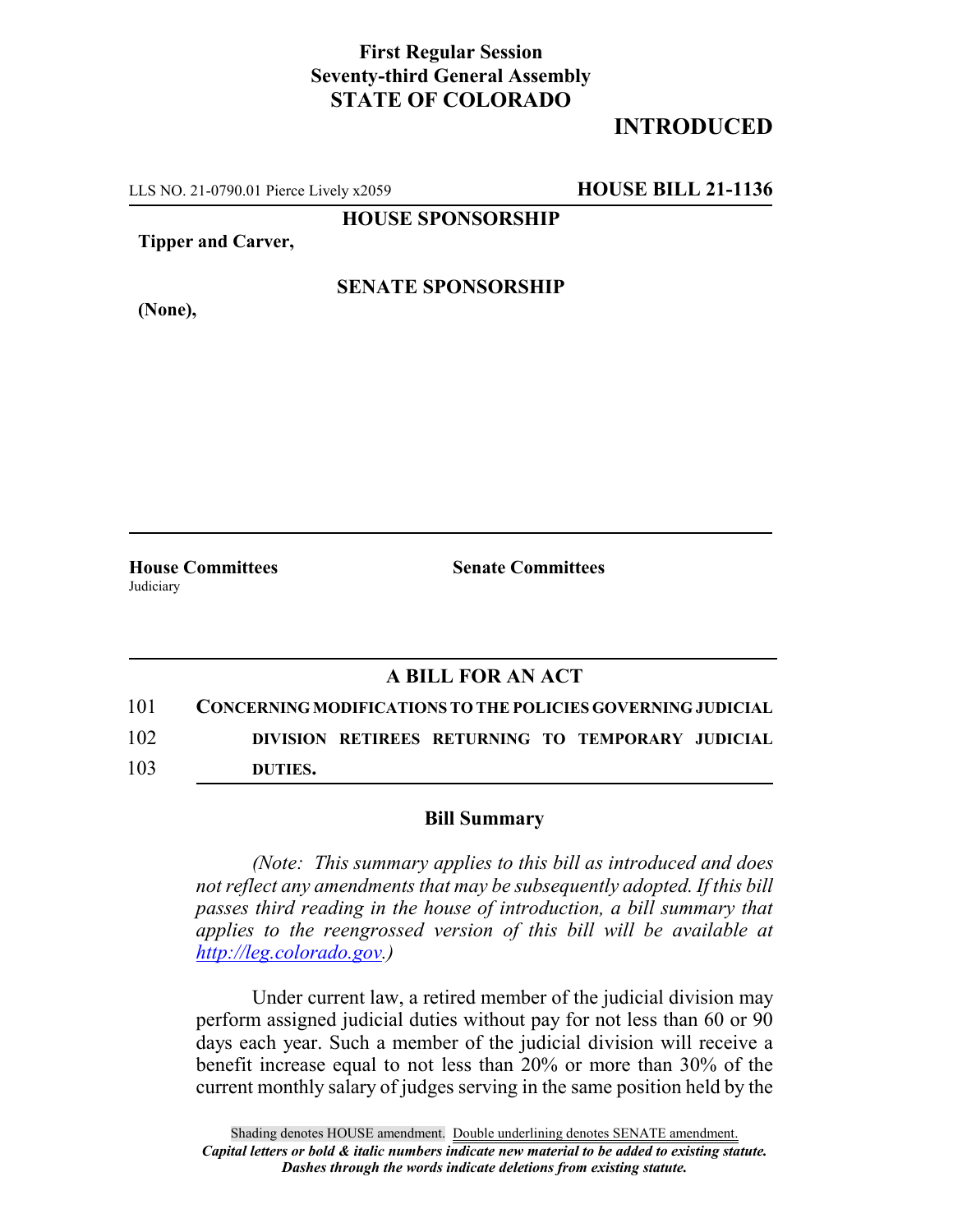retiree at the time of retirement.

The bill changes the amount of time that a retired member of the judicial division may perform assigned judicial duties without pay and the amount of a benefit increase such a judge will receive. The bill specifies that a retired member of the judicial division may perform assigned judicial duties without pay for 20, 30, 60, or 90 days each year and will receive a benefit increase equal to 6.7%, 10%, 20%, or no more than 30% respectively of the current monthly salary of judges serving in the same position held by the retiree at the time of retirement.

Additionally, under current law, within 5 years after retirement, a retired member of the judicial division who did not enter into an agreement prior to retirement to perform assigned judicial duties without pay during retirement may enter into such a written agreement within 30 days prior to each anniversary date of retirement. The bill removes this requirement.

1 *Be it enacted by the General Assembly of the State of Colorado:*

 **SECTION 1. Legislative declaration.** The general assembly hereby finds and declares that the COVID-19 pandemic has resulted in a caseload backlog in the county, district, and appellate courts statewide. To deal with this backlog, the courts need additional judicial officer assistance. Therefore, it is the intent of the general assembly to modify the statute authorizing the judicial department to contract with judicial division retirees, expand the program to enable the department to process this backlog more quickly, and to make an appropriation to allow for the department to contract with more judicial division retirees.

11 **SECTION 2.** In Colorado Revised Statutes, 24-51-1105, **amend** 12 (1)(b); and **repeal** (2) as follows:

13 **24-51-1105. Retirees from the judicial division.** 14 (1) (b) Notwithstanding the provisions of section 24-51-1101, upon 15 written agreement with the chief justice of the Colorado supreme court, 16 prior to retirement, a member of the judicial division may perform, during 17 retirement, assigned judicial duties without pay for not less than TWENTY,